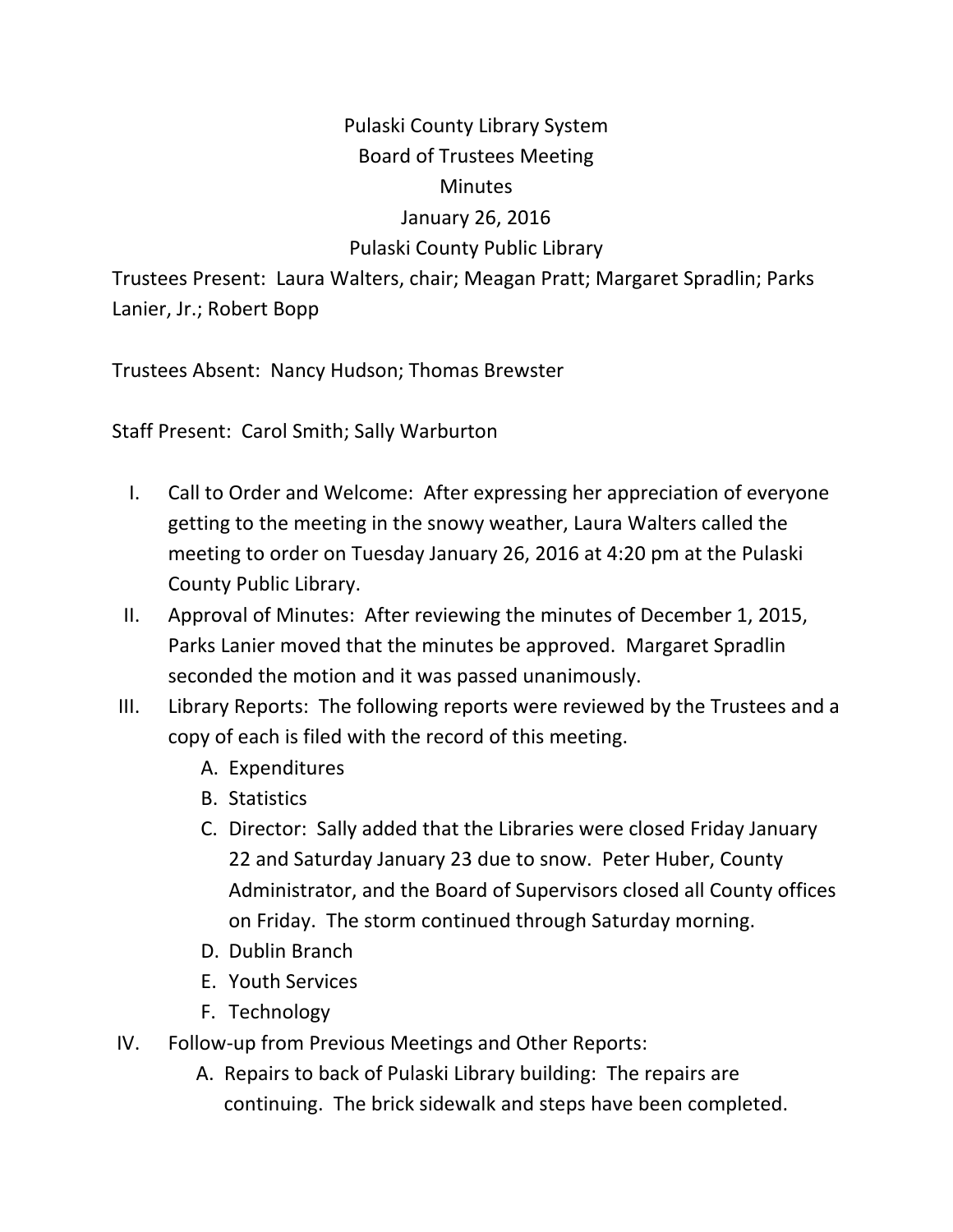Handrails and railings on the porch will not be added since it is only 3 steps and it rises only 18 inches. As per OSHA regulations….1926.1052(c) "Stairrails and handrails. The following requirements apply to all stairways as indicated: 1926.1052(c)(1) Stairways having four or more risers or rising more than 30 inches (76 cm), whichever is less, shall be equipped with:  $1926.1052(c)(1)(i)$  At least one handrail"

- B. Appointment of new board members: Ashley D. Edmonds, Executive Secretary/Clerk to the Board of Supervisors, advised Sally via email that the two vacant appointments on the Library Board would be placed on the Board of Supervisors meeting agenda for January 25, 2016.
- C. Recognition of John Freeman's service on the Library Board: A book on baseball will be placed in the Pulaski Library System collection in honor of John's many years of service to the library. It was also suggested that he be publicly thanked at a minor league Pulaski Yankee's baseball game, since he attends all the games. Meagan Pratt will be working with the Yankee's and will make sure this is done.
- V. New Business:
	- A. Re‐codification of County ordinances: Peter Huber has asked that the Library Board review the County code (see attached). The Library Board made the following suggestions for changes: 24.1 should be Pulaski County Library System or Pulaski County Public Library System;

24.2 The board is composed of eight trustees selected by the Board of Supervisors for terms of four years (for no more than two consecutive terms) and the Superintendent of Schools is a permanent member;

24.3 could be simplified by changing "shall not be used but for library purposes and the board of trustees…" to "shall be used only for library purposes. The board of trustees…" Sally will forward these suggestions to Mr. Huber.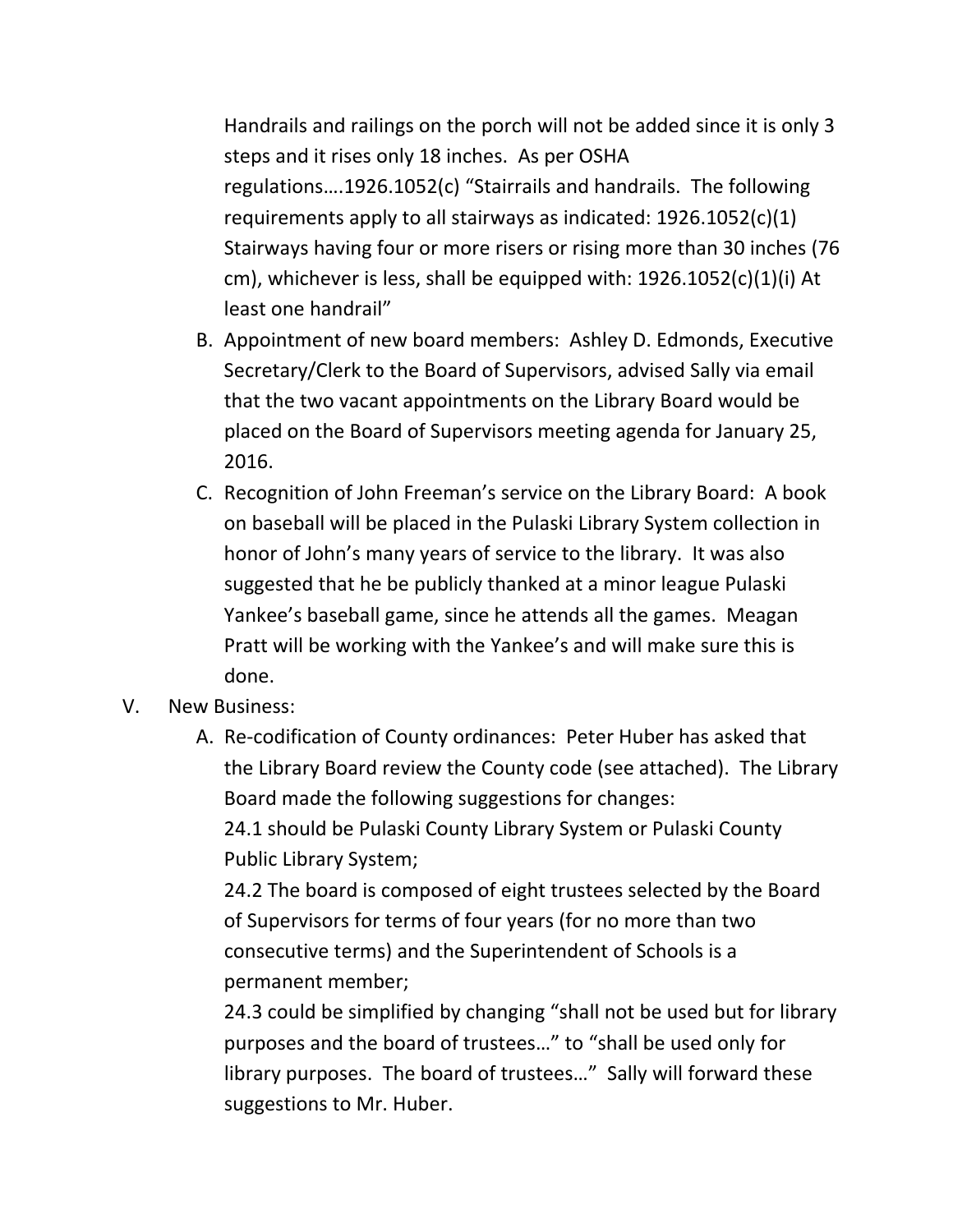- B. Capital Improvements: The Capital Improvements Listing was distributed to the Trustees. There were no new suggestions for additions to the list.
- C. Banned patron: Carol Smith gave a short history of the activities of a patron of the libraries which has led to her being banned from both the Pulaski and Dublin Libraries. On December 3, 2015, she was escorted out of the library and told by both library staff and the Pulaski Police Department that she could not be in the libraries and would be arrested for trespassing if she returned. In support of this, Margaret Spradlin moved that in support of Restraining Order number V15 001243, the patron could not enter Pulaski County or Charles and Ona B. Free Memorial Library and would be arrested for trespassing if she did so. The motion was seconded by Parks Lanier and passed by all present.
- VI. Adjournment: Sally Warburton read a "Kudos" from the Pulaski County Chamber of Commerce newsletter of January 4, 2016, "…to Laura Walters for being presented with the 2015 Volunteer of the Year Award from the Friends of Claytor Lake". Carol Smith distributed an article published in the January/February 2014 issue of *The Atlantic* entitled "Libraries Are the New Homeless Shelters" by E. Fuller Torrey, M.D.

http.//www.theatlantic.com/magazine/archive/2014/01/very‐short‐book‐ excerpt/355728/ There being no further business, Parks Lanier called for adjournment; seconded by Meagan Pratt; approved by all those present.

Respectfully submitted Laura Walter, Chair Sally Warburton, Recorder

Approved: February 23, 2016